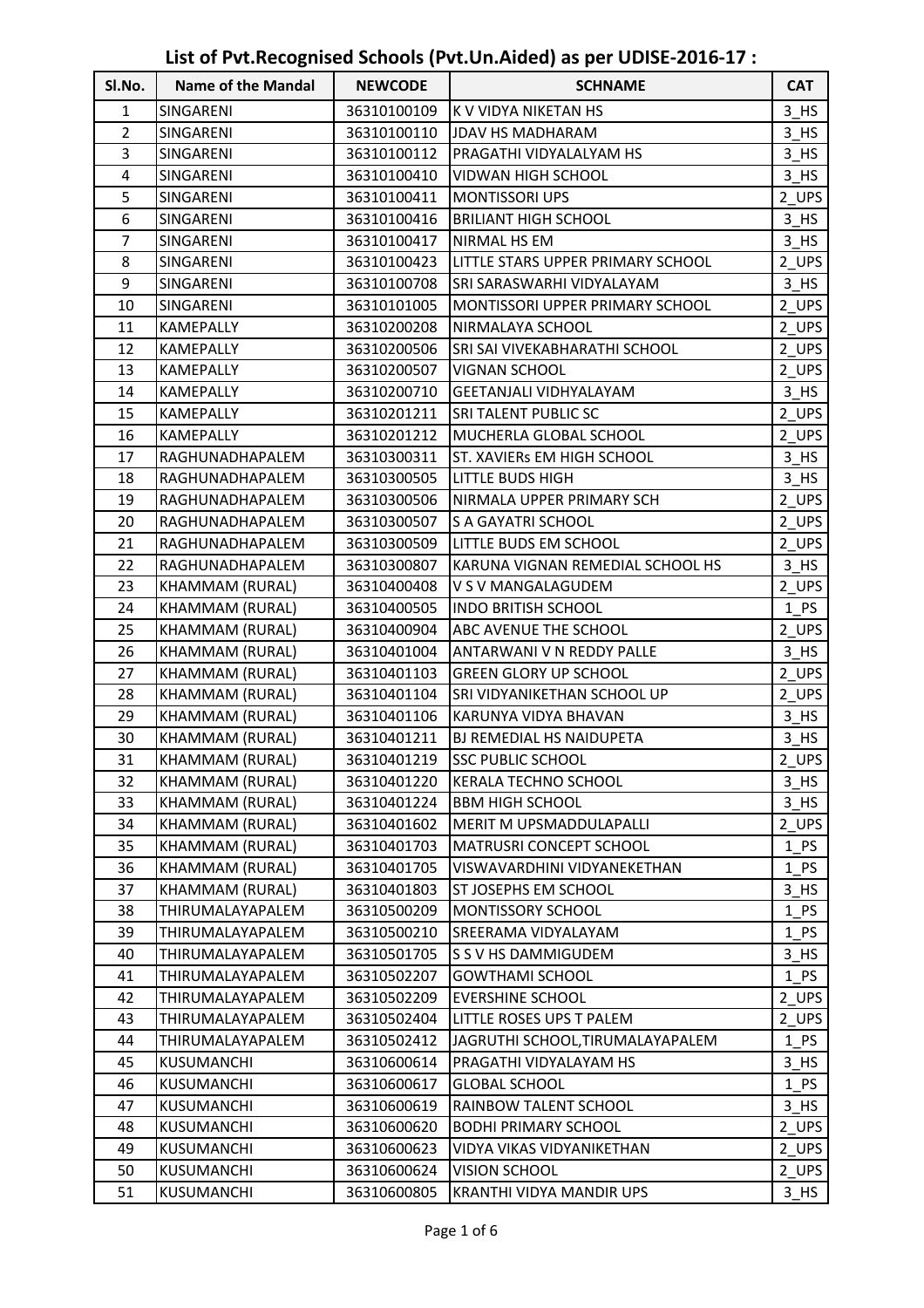| Sl.No. | <b>Name of the Mandal</b> | <b>NEWCODE</b> | <b>SCHNAME</b>                   | <b>CAT</b>         |
|--------|---------------------------|----------------|----------------------------------|--------------------|
| 52     | KUSUMANCHI                | 36310600809    | V V NIKETHAN HS                  | $3$ <sub>_HS</sub> |
| 53     | KUSUMANCHI                | 36310600810    | KIDS PRIMARY SCHOOL              | $1$ PS             |
| 54     | KUSUMANCHI                | 36310600906    | CHANDANA SCHOOL                  | 2_UPS              |
| 55     | KUSUMANCHI                | 36310600908    | SRI CHAITANYA SCHOOL             | $3$ HS             |
| 56     | NELAKONDAPALLY            | 36310700808    | SARASWATHI VIDYALAYAM UPS        | 2_UPS              |
| 57     | NELAKONDAPALLY            | 36310700820    | VIKASA HS NELAKONDAPALLI         | $3$ HS             |
| 58     | NELAKONDAPALLY            | 36310700823    | SAINT FRANCIS HIGH SCHOOL        | 3 HS               |
| 59     | NELAKONDAPALLY            | 36310700829    | <b>GOWTHAMI CONCEPT HS</b>       | $3$ HS             |
| 60     | NELAKONDAPALLY            | 36310700834    | EVER GREEN HIGH SCHOOL           | 4_HSS              |
| 61     | NELAKONDAPALLY            | 36310700835    | <b>VENNELA SCHOOL</b>            | 2_UPS              |
| 62     | NELAKONDAPALLY            | 36310700907    | ARVINDA TECHNO SCHOOL            | $3$ HS             |
| 63     | NELAKONDAPALLY            | 36310702008    | CHAITANYA BHARATHI VIDYAL        | $3$ HS             |
| 64     | NELAKONDAPALLY            | 36310702020    | ST MARY S SCHOOL EM              | 2_UPS              |
| 65     | MUDIGONDA                 | 36310800505    | <b>GEETANJALI HS</b>             | $3$ HS             |
| 66     | <b>MUDIGONDA</b>          | 36310800601    | ST ANNS PS VENKATAPURAM          | $3$ HS             |
| 67     | <b>MUDIGONDA</b>          | 36310800711    | LITTLE INDIANS                   | 2 UPS              |
| 68     | MUDIGONDA                 | 36310801402    | RAVINDRABHARATHI HS              | $3$ HS             |
| 69     | <b>MUDIGONDA</b>          | 36310801704    | SAI MERIT MODEL SCHOOL           | $3$ HS             |
| 70     | <b>MUDIGONDA</b>          | 36310802205    | SRICHAITANYA VIDYALAYAM          | 2_UPS              |
| 71     | CHINTHAKANI               | 36310900504    | <b>ST THERESAS S RK PURAM</b>    | $3$ HS             |
| 72     | CHINTHAKANI               | 36310900805    | ALL SAINTS REMEDIAL              | $1$ PS             |
| 73     | CHINTHAKANI               | 36310900808    | NEW LIFE SCHOOL                  | $1$ PS             |
| 74     | CHINTHAKANI               | 36310901309    | SRI GLOBAL HIGH SCHOOL           | $3$ HS             |
| 75     | CHINTHAKANI               | 36310901310    | S A V HIGH SCHOOL                | $3$ HS             |
| 76     | CHINTHAKANI               | 36310901504    | HI-TECH SCHOOL                   | 2_UPS              |
| 77     | CHINTHAKANI               | 36310901505    | VIVEKANANDA PRODDUTOOR           | $1$ PS             |
| 78     | CHINTHAKANI               | 36310901506    | MARIA AND GIUSTINA SCHIAPPA ROLI | $1$ PS             |
| 79     | KHAMMAM (URBAN)           | 36311090205    | BHUVANESWARI VIDYALAYAM          | 2_UPS              |
| 80     | KHAMMAM (URBAN)           | 36311090207    | LAVANYA SCHOOL                   | $3$ HS             |
| 81     | KHAMMAM (URBAN)           | 36311090210    | <b>CHAITANYA HIGH SCHOOL</b>     | 3 HS               |
| 82     | KHAMMAM (URBAN)           | 36311090305    | NIRMALA HIGH SCHOOL              | $3$ <sub>_HS</sub> |
| 83     | KHAMMAM (URBAN)           | 36311090313    | ST FRANCIS DE SALES HIGH         | 3 HS               |
| 84     | KHAMMAM (URBAN)           | 36311090502    | PRAGATHI MODEL HIGH SCHOO        | $3$ HS             |
| 85     | KHAMMAM (URBAN)           | 36311090504    | RAVINDRA BHARATHI SCHOOL         | 2_UPS              |
| 86     | KHAMMAM (URBAN)           | 36311090505    | SRI SAI VIDYANIKETHAN            | 2_UPS              |
| 87     | KHAMMAM (URBAN)           | 36311090506    | NEW RIDGE SCHOOL                 | $3$ HS             |
| 88     | KHAMMAM (URBAN)           | 36311090507    | NALANDAMODEL SCHOOL              | 2_UPS              |
| 89     | KHAMMAM (URBAN)           | 36311090508    | <b>EXCELLENT SCHOOL</b>          | $1$ PS             |
| 90     | KHAMMAM (URBAN)           | 36311090604    | ALVIN ADVENT SCHOOL UP           | 2_UPS              |
| 91     | KHAMMAM (URBAN)           | 36311090710    | <b>BOMMA BG HS</b>               | $3$ HS             |
| 92     | KHAMMAM (URBAN)           | 36311090806    | VISWADARSINI VIDYALA             | 2_UPS              |
| 93     | KHAMMAM (URBAN)           | 36311093206    | NEW WORLD SCHOOL                 | $3$ HS             |
| 94     | KHAMMAM (URBAN)           | 36311090807    | SREE VIDYANIKETHAN SCHOOL        | $3$ HS             |
| 95     | KHAMMAM (URBAN)           | 36311090809    | KAKATHIYA TECKNO HS              | $3$ HS             |
| 96     | KHAMMAM (URBAN)           | 36311090811    | <b>GREEN WOOD HS</b>             | $3$ HS             |
| 97     | KHAMMAM (URBAN)           | 36311090812    | ARAVINDA VIDYALAYAM HS           | 3 HS               |
| 98     | KHAMMAM (URBAN)           | 36311090815    | ROYAL KIDS                       | $1$ PS             |
| 99     | KHAMMAM (URBAN)           | 36311090817    | SR DIGI SCHOOL HS                | $3$ HS             |
| 100    | KHAMMAM (URBAN)           | 36311090818    | RESONANCE SCHOOL                 | $3$ HS             |
| 101    | KHAMMAM (URBAN)           | 36311090904    | <b>CITIZEN SCHOOL</b>            | 2_UPS              |
| 102    | KHAMMAM (URBAN)           | 36311090906    | <b>GOOGLE KIDS SCHOOL</b>        | $1$ PS             |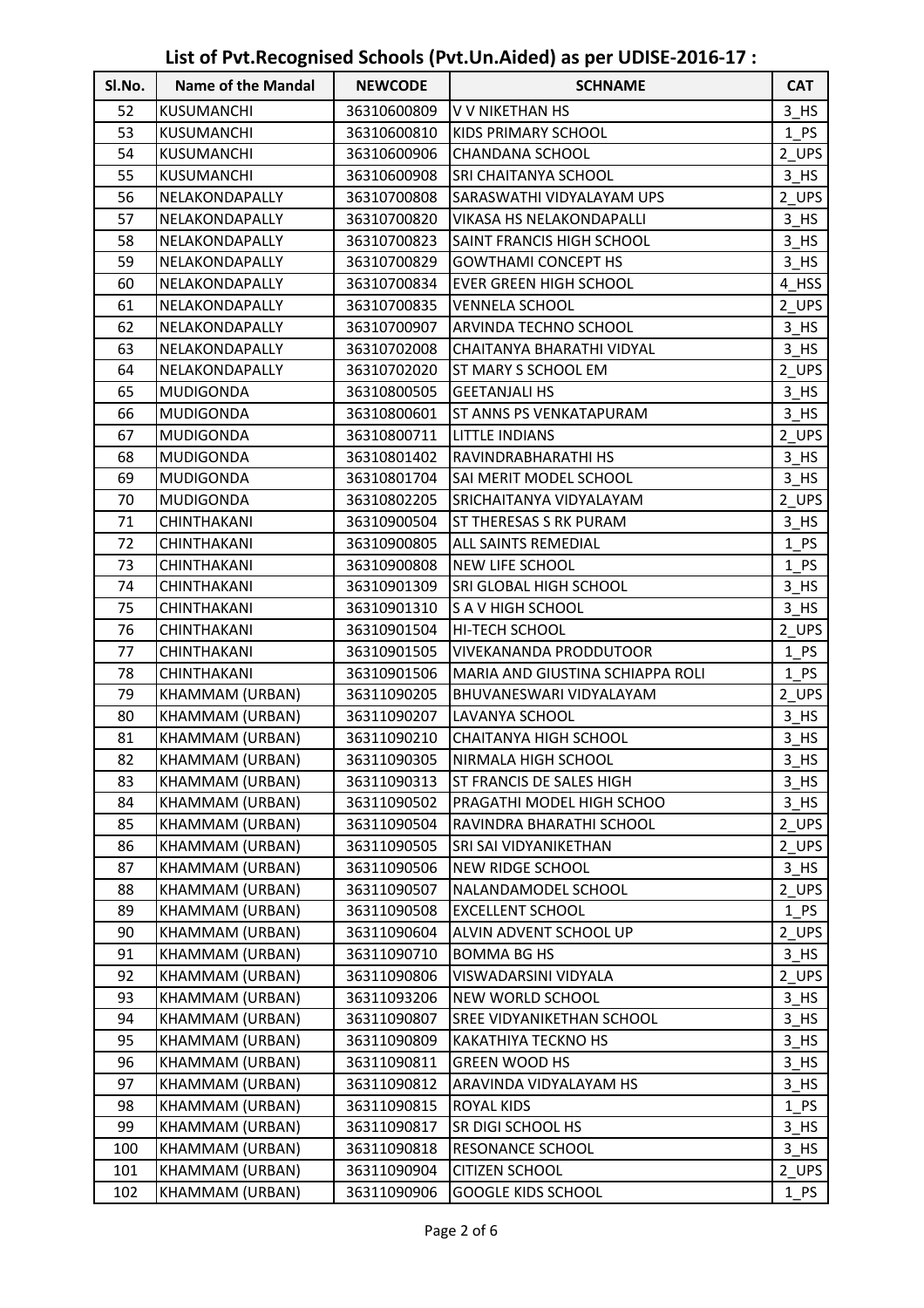| SI.No. | <b>Name of the Mandal</b> | <b>NEWCODE</b> | <b>SCHNAME</b>                          | <b>CAT</b> |
|--------|---------------------------|----------------|-----------------------------------------|------------|
| 103    | KHAMMAM (URBAN)           | 36311090907    | MIND BLOSSOM SCHOOL                     | 2_UPS      |
| 104    | KHAMMAM (URBAN)           | 36311091002    | NEW ERA HIGH SCHOOL                     | $3$ HS     |
| 105    | KHAMMAM (URBAN)           | 36311091003    | <b>CENTURY HI PROFILE HS</b>            | $3$ HS     |
| 106    | KHAMMAM (URBAN)           | 36311091005    | WINFIELD HIGH SCHOOL                    | $3$ HS     |
| 107    | KHAMMAM (URBAN)           | 36311091019    | NEW VISION HS KMM                       | $3$ HS     |
| 108    | KHAMMAM (URBAN)           | 36311091102    | SRI CHAITHANYA SCHOOL - PAKABANDA BAZAR | 3 HS       |
| 109    | KHAMMAM (URBAN)           | 36311091103    | HIRA MODEL SCHOOL                       | 2_UPS      |
| 110    | KHAMMAM (URBAN)           | 36311091104    | PRASANTI VIDYANIKETAN UPS               | 2_UPS      |
| 111    | KHAMMAM (URBAN)           | 36311091105    | TRIVENI HIGH SCHOOL                     | 3 HS       |
| 112    | KHAMMAM (URBAN)           | 36311091107    | SHRI ABHYASA VIDYALAYAM                 | $1$ PS     |
| 113    | KHAMMAM (URBAN)           | 36311091202    | LUMBINI VIDYANILAYAM UP S               | 3 HS       |
| 114    | KHAMMAM (URBAN)           | 36311091203    | SHANTHI HIGH SCHOOL                     | 3 HS       |
| 115    | KHAMMAM (URBAN)           | 36311091204    | AKSHARA CONCEPT PS                      | 2_UPS      |
| 116    | KHAMMAM (URBAN)           | 36311091205    | SRI NARAYANA HIGH SCHOOL                | $3$ HS     |
| 117    | KHAMMAM (URBAN)           | 36311091303    | <b>BABY MOON UPPER PRIMARY S</b>        | 2_UPS      |
| 118    | KHAMMAM (URBAN)           | 36311091404    | LOTUS THE REAL HS                       | $3$ HS     |
| 119    | KHAMMAM (URBAN)           | 36311091603    | KRISHNA PRASAD MEMORIAL                 | $3$ HS     |
| 120    | KHAMMAM (URBAN)           | 36311091604    | VIGNAN VIDYANIKETAN HS                  | 3 HS       |
| 121    | KHAMMAM (URBAN)           | 36311091609    | LITTLE INDIANS HS                       | $3$ HS     |
| 122    | KHAMMAM (URBAN)           | 36311091803    | LOYOLA HIGH SCHOOL                      | 3 HS       |
| 123    | KHAMMAM (URBAN)           | 36311091804    | <b>BABY MOON HIGH SCHOOL</b>            | $3$ HS     |
| 124    | KHAMMAM (URBAN)           | 36311091805    | SUCCESS SCHOOL                          | 2_UPS      |
| 125    | KHAMMAM (URBAN)           | 36311091806    | SRI MEDHA SCHOOL                        | 2_UPS      |
| 126    | KHAMMAM (URBAN)           | 36311092002    | IDEAL MODEL UP SCHOO                    | 2_UPS      |
| 127    | KHAMMAM (URBAN)           | 36311092106    | <b>CENTURY HIGH SCHOOL</b>              | $3$ HS     |
| 128    | KHAMMAM (URBAN)           | 36311092201    | HARVEST HIGH SCHOOL                     | $3$ HS     |
| 129    | KHAMMAM (URBAN)           | 36311092205    | HARVEST PUBLIC SCHOOL(CBSE) KHAMMAM DIV | $3$ HS     |
| 130    | KHAMMAM (URBAN)           | 36311092402    | S R DIGI SCHOOL                         | $3$ HS     |
| 131    | KHAMMAM (URBAN)           | 36311092406    | RESONANCE INGO HS                       | $3$ HS     |
| 132    | KHAMMAM (URBAN)           | 36311092407    | RESONANCE WHIZ SCHOOL                   | 3 HS       |
| 133    | KHAMMAM (URBAN)           | 36311092420    | SRI CHAITHANYA SCHOOL - NEAR NTR STATUE | $3$ HS     |
| 134    | KHAMMAM (URBAN)           | 36311092421    | MRG KKR HIGH SCHOOL                     | $3$ HS     |
| 135    | KHAMMAM (URBAN)           | 36311092423    | DAFFODILS THE KIDS SCHOOL, VDOS COLONY  | 1 PS       |
| 136    | KHAMMAM (URBAN)           | 36311092601    | JOHNSON KIDS SCHOOL                     | 1 PS       |
| 137    | KHAMMAM (URBAN)           | 36311092603    | <b>TENDER ROOTS</b>                     | 1 PS       |
| 138    | KHAMMAM (URBAN)           | 36311092611    | RAVI PUBLIC SCHOOL                      | 2_UPS      |
| 139    | KHAMMAM (URBAN)           | 36311092702    | <b>CRESCENT SCHOOL</b>                  | $2$ UPS    |
| 140    | KHAMMAM (URBAN)           | 36311092703    | <b>CRESCENT HS</b>                      | $3$ HS     |
| 141    | KHAMMAM (URBAN)           | 36311092704    | MILLINIUM SCHOOL                        | 2_UPS      |
| 142    | KHAMMAM (URBAN)           | 36311092705    | <b>VIKAS SCHOOL</b>                     | $1$ PS     |
| 143    | KHAMMAM (URBAN)           | 36311092706    | KRISHNA VENI TALENT SCHOOL              | $3$ HS     |
| 144    | KHAMMAM (URBAN)           | 36311092708    | <b>GORKEY HIGH SCHOOL</b>               | $3$ HS     |
| 145    | KHAMMAM (URBAN)           | 36311092709    | <b>GORKI HS BANK COLONY</b>             | $3$ HS     |
| 146    | KHAMMAM (URBAN)           | 36311093003    | INDO ENGLISH HIGH SCHOOL                | $3$ HS     |
| 147    | KHAMMAM (URBAN)           | 36311093004    | OXFORD PUBLIC SCHOOL                    | $3$ HS     |
| 148    | KHAMMAM (URBAN)           | 36311093104    | TINY TOTS HIGH SCHOOL                   | $3$ HS     |
| 149    | KHAMMAM (URBAN)           | 36311093106    | JOY WORLD SCHOOL                        | 2_UPS      |
| 150    | KHAMMAM (URBAN)           | 36311093201    | R R HIGH SCHOOL KMM                     | 3 HS       |
| 151    | KHAMMAM (URBAN)           | 36311093204    | SAHITHI PUBLIC SCHOOL                   | $3$ HS     |
| 152    | KHAMMAM (URBAN)           | 36311093207    | SHALOM SCHOOL                           | $1$ PS     |
| 153    | KHAMMAM (URBAN)           | 36311093210    | SANSKRITI SCHOOL                        | $1$ PS     |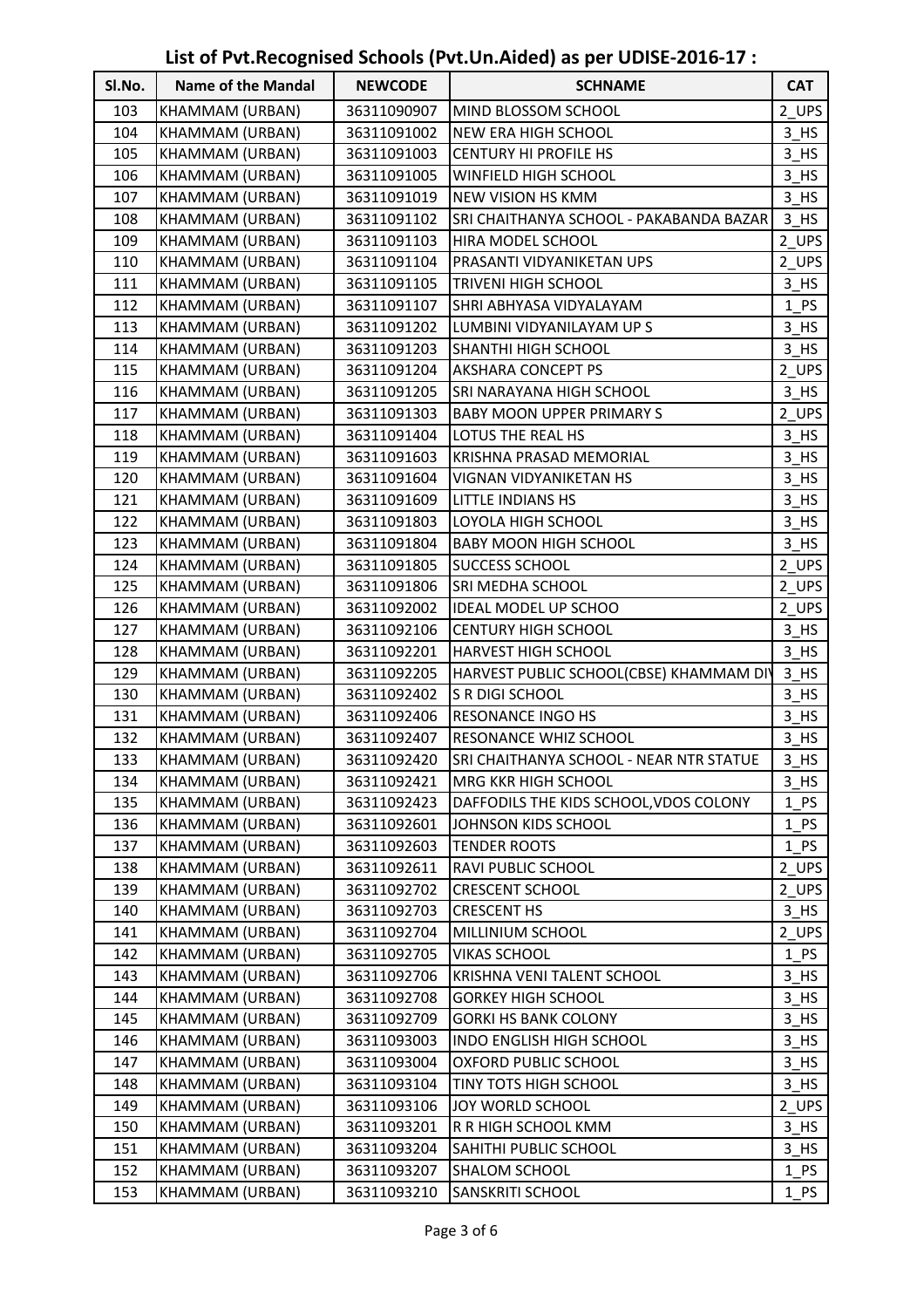| SI.No. | <b>Name of the Mandal</b> | <b>NEWCODE</b> | <b>SCHNAME</b>                   | <b>CAT</b> |
|--------|---------------------------|----------------|----------------------------------|------------|
| 154    | KHAMMAM (URBAN)           | 36311093211    | NIRMAL HRUDAI HS KMM             | $3$ HS     |
| 155    | KHAMMAM (URBAN)           | 36311093305    | <b>VIVEKA BHARATHI</b>           | 2 UPS      |
| 156    | KHAMMAM (URBAN)           | 36311093402    | SANDHYA SCHOOL                   | 2_UPS      |
| 157    | KHAMMAM (URBAN)           | 36311093403    | ST MICHAELS HIGH SCHOOL          | $3$ HS     |
| 158    | KHAMMAM (URBAN)           | 36311093407    | SAI RAGHAVENDRA VIDYANIKE        | $3$ HS     |
| 159    | KHAMMAM (URBAN)           | 36311093412    | SLATE THE SCHOOL                 | $1$ PS     |
| 160    | KHAMMAM (URBAN)           | 36311093413    | ST FRANCIS EM SCHOOL RAMANAGUTTA | $3$ HS     |
| 161    | KHAMMAM (URBAN)           | 36311093414    | RAMADEVI SCHOOL                  | 2_UPS      |
| 162    | KHAMMAM (URBAN)           | 36311093415    | SMART KIDZ SCHOOL                | $1$ PS     |
| 163    | KHAMMAM (URBAN)           | 36311093423    | <b>ABHIYASA SCHOOL</b>           | 2_UPS      |
| 164    | KHAMMAM (URBAN)           | 36311093502    | <b>SRI BHASHYAM HS</b>           | $3$ HS     |
| 165    | KHAMMAM (URBAN)           | 36311093503    | <b>MANTESSORI HIGH SCHOOL</b>    | $3$ HS     |
| 166    | KHAMMAM (URBAN)           | 36311093701    | <b>CREATIVE GRAMMER UPS</b>      | $3$ HS     |
| 167    | KHAMMAM (URBAN)           | 36311093707    | LITTLE FLOWERS HIGH SCH          | $3$ HS     |
| 168    | KHAMMAM (URBAN)           | 36311093714    | SRI VANI VIDYANIKETAN HS         | $3$ HS     |
| 169    | KHAMMAM (URBAN)           | 36311093801    | <b>NEW VICTORY TALENT</b>        | $3$ HS     |
| 170    | KHAMMAM (URBAN)           | 36311093803    | <b>SREE RAMAKRISHNAVIDYALAYA</b> | $3$ HS     |
| 171    | KHAMMAM (URBAN)           | 36311093901    | <b>GEETANJALI HIGH SCHOOL</b>    | 3 HS       |
| 172    | KHAMMAM (URBAN)           | 36311093902    | SVM CENTRAL PUBLIC SCHOOL        | 3 HS       |
| 173    | KHAMMAM (URBAN)           | 36311093906    | VIVEKA VARDHINI VIDYALAYA        | 3 HS       |
| 174    | KHAMMAM (URBAN)           | 36311093907    | HIMALAYA HIGH SCHOOL             | $3$ HS     |
| 175    | KHAMMAM (URBAN)           | 36311093909    | VIVAAN THE SCHOOL                | $3$ HS     |
| 176    | KHAMMAM (URBAN)           | 36311094204    | <b>ABHINAV CONCEPT HS</b>        | 3 HS       |
| 177    | KHAMMAM (URBAN)           | 36311094205    | <b>SUNGLORY SCHOOL</b>           | $1$ PS     |
| 178    | KHAMMAM (URBAN)           | 36311094402    | V R S HIGH SCHOOL                | $3$ HS     |
| 179    | KHAMMAM (URBAN)           | 36311094405    | GAYATHRI MODEL SCHOOL            | 2_UPS      |
| 180    | KHAMMAM (URBAN)           | 36311094502    | SWAMIVIVEKANANDA VIDYANIK        | $3$ HS     |
| 181    | KHAMMAM (URBAN)           | 36311094503    | WONDER KIDS HIGH SCHOOL          | $3$ HS     |
| 182    | KHAMMAM (URBAN)           | 36311094505    | <b>BLOSSOM KIDS SCHOOL</b>       | 2_UPS      |
| 183    | KHAMMAM (URBAN)           | 36311094601    | JUBLEE MODEL UPS                 | 2_UPS      |
| 184    | KHAMMAM (URBAN)           | 36311094709    | <b>SWARNA BHARATHI VIDYA BHA</b> | 2 UPS      |
| 185    | KHAMMAM (URBAN)           | 36311094802    | MY SCHOOL HS                     | 3 HS       |
| 186    | KHAMMAM (URBAN)           | 36311094903    | <b>SACRED HEARTS EM SCHOOLS</b>  | $3$ HS     |
| 187    | KONIJERLA                 | 36311100106    | ST ALOYSIUS HS                   | $3$ HS     |
| 188    | KONIJERLA                 | 36311100107    | MILLENNIUM SCHOOL                | 2_UPS      |
| 189    | KONIJERLA                 | 36311100111    | <b>GRACE CHILDREN SCHOOL HS</b>  | $3$ HS     |
| 190    | KONIJERLA                 | 36311100112    | SVR CONCEPT PS                   | 2_UPS      |
| 191    | KONIJERLA                 | 36311100113    | SRI VIJNANA VIHARA               | 2_UPS      |
| 192    | KONIJERLA                 | 36311100706    | <b>SAMATHA SCHOOL</b>            | 2_UPS      |
| 193    | KONIJERLA                 | 36311100710    | EKALAVYA SCHOOL                  | 2_UPS      |
| 194    | KONIJERLA                 | 36311101206    | MARY IMMACULATE HS               | $3$ HS     |
| 195    | KONIJERLA                 | 36311101408    | KARTEEK VIDYALAYAM HS            | $3$ HS     |
| 196    | <b>ENKURU</b>             | 36311200206    | ST MARY S H S                    | $3$ HS     |
| 197    | ENKURU                    | 36311200207    | <b>ADITHYA EM SCHOOL</b>         | $1$ PS     |
| 198    | <b>ENKURU</b>             | 36311200711    | USHODAYA VIDYALAYAM              | $3$ HS     |
| 199    | <b>ENKURU</b>             | 36311200719    | S S V ENKOOR                     | $2$ UPS    |
| 200    | <b>ENKURU</b>             | 36311200811    | <b>GOOD NEWS HS T L PETA</b>     | $3$ HS     |
| 201    | KALLURU                   | 36311300707    | SS SAI VIDYA NIKETHAN PS         | 3 HS       |
| 202    | KALLURU                   | 36311301507    | VIGNAN VIDYANIKETAN PS           | $3$ HS     |
| 203    | KALLURU                   | 36311301508    | GEETANJALI VIDYALAYAM PS         | $3$ HS     |
| 204    | KALLURU                   | 36311301509    | PRATHIBHA VIDYALAYAM PS          | $3$ HS     |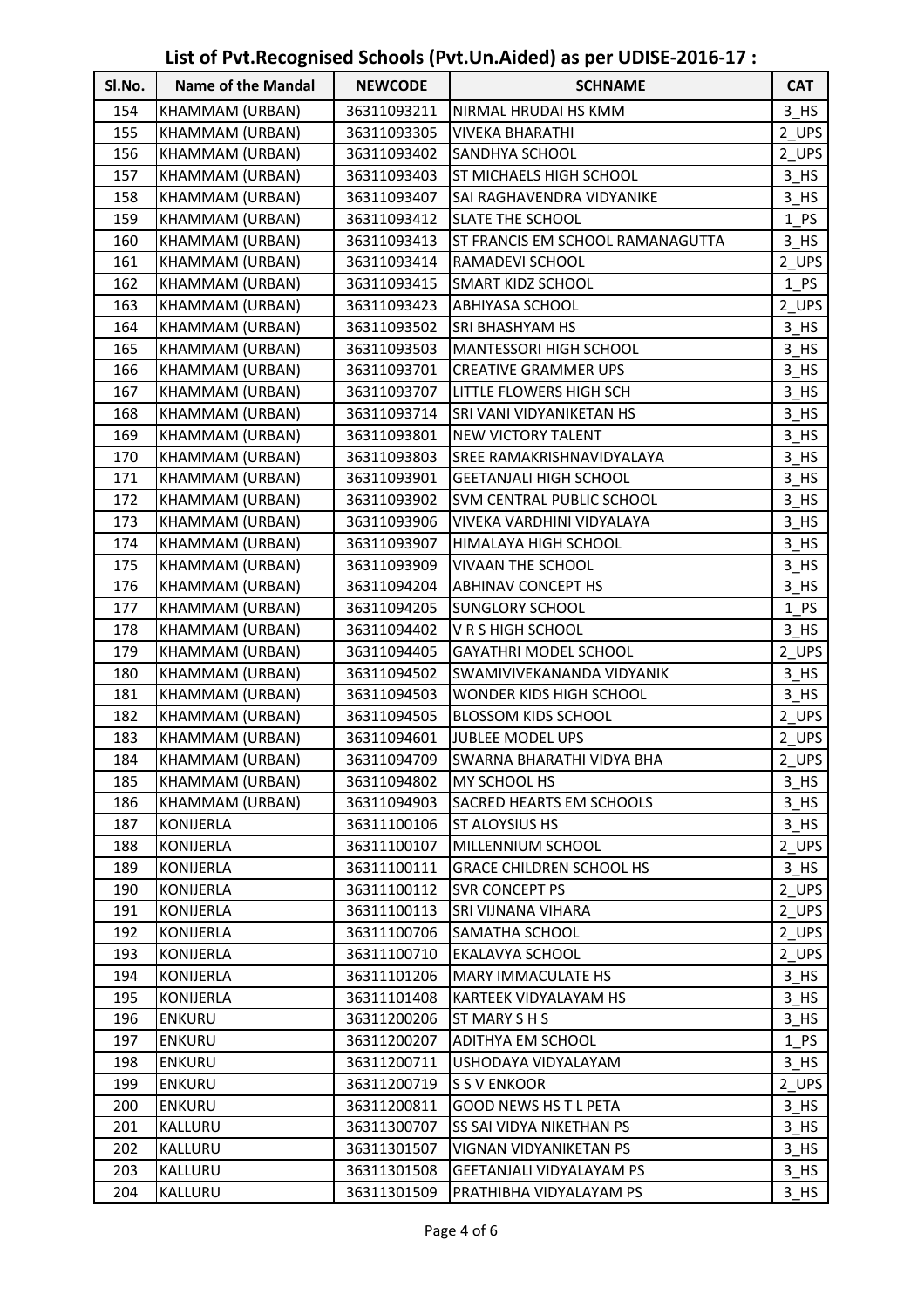| SI.No. | <b>Name of the Mandal</b> | <b>NEWCODE</b> | <b>SCHNAME</b>                         | <b>CAT</b>         |
|--------|---------------------------|----------------|----------------------------------------|--------------------|
| 205    | KALLURU                   | 36311301524    | <b>PRATIBHA VIDYALAYAM PS</b>          | 3 HS               |
| 206    | KALLURU                   | 36311301525    | BALAVIDYANIKETHAN                      | $3$ HS             |
| 207    | KALLURU                   | 36311301535    | <b>ST MICHAEL S SCHOOL</b>             | 2_UPS              |
| 208    | KALLURU                   | 36311301536    | CENTUARY TECHNO SCSHOOL                | $3$ HS             |
| 209    | KALLURU                   | 36311301538    | LITTLE FLOWER EM HIGH SCHOOL           | $3$ HS             |
| 210    | KALLURU                   | 36311301539    | BALAJI MODEL SCHOOL                    | $3$ HS             |
| 211    | KALLURU                   | 36311301545    | TELANGANA GRAMMAR SCHOOL               | $3$ HS             |
| 212    | PENUBALLI                 | 36311400916    | <b>SRI SANTHINIKETHAN</b>              | 2_UPS              |
| 213    | PENUBALLI                 | 36311400922    | <b>SRI VEDHA ENGLISH MEDIUM SCHOOL</b> | 2_UPS              |
| 214    | PENUBALLI                 | 36311401707    | NEW WINGS EM SCHOOL KUPPENAKUNTLA      | 2_UPS              |
| 215    | SATHUPALLY                | 36311501007    | NEW SONG COMMUNITY HIGH SCHOOL         | $3$ HS             |
| 216    | SATHUPALLY                | 36311501207    | <b>CHMR PEACE WORLD</b>                | 1 PS               |
| 217    | SATHUPALLY                | 36311501418    | PRAGATI VIDYALAYAM GANGARAM            | 1 PS               |
| 218    | SATHUPALLY                | 36311501419    | <b>SAI SPURTHI SCHOOL</b>              | $3$ HS             |
| 219    | SATHUPALLY                | 36311590203    | <b>CSR ADITYA CONCEPT HS</b>           | 3 HS               |
| 220    | SATHUPALLY                | 36311590402    | RAMAN HIGH SCHOOL                      | $3$ HS             |
| 221    | SATHUPALLY                | 36311590503    | SANTHINIKETAN HIGH SCHOOL              | $3$ HS             |
| 222    | SATHUPALLY                | 36311590506    | KPR GOWTHAM SCHOOL HS                  | $3$ HS             |
| 223    | SATHUPALLY                | 36311590507    | <b>TALENT HIGH SCHOOL</b>              | $3$ HS             |
| 224    | SATHUPALLY                | 36311590903    | V V VIDYALAYAM HIGH SCHO               | $3$ HS             |
| 225    | SATHUPALLY                | 36311590905    | VANI VIDYALAYAM UPS EM                 | $3$ HS             |
| 226    | SATHUPALLY                | 36311591002    | GEETHANJALI VIDYALAYAM HS              | $3$ HS             |
| 227    | SATHUPALLY                | 36311591202    | <b>KRISHI HIGH SCHOOL</b>              | $3$ HS             |
| 228    | SATHUPALLY                | 36311591503    | JYOTI NILAYAM UN AIDED HIGH            | $3$ HS             |
| 229    | SATHUPALLY                | 36311591505    | JYOTHI NILAYAM E M                     | $3$ HS             |
| 230    | SATHUPALLY                | 36311591719    | SATHUPALLY VIDYALAYAM HS               | 3 HS               |
| 231    | SATHUPALLY                | 36311591722    | <b>KRISHNAVENI HS</b>                  | $3$ HS             |
| 232    | SATHUPALLY                | 36311591738    | <b>TRIVENI HS</b>                      | $3$ HS             |
| 233    | SATHUPALLY                | 36311591801    | VISHVA SHANTHI SATUPALLI               | $3$ HS             |
| 234    | SATHUPALLY                | 36311591806    | MOTHER THERSA VIDYALAYAM               | $3$ HS             |
| 235    | <b>VEMSOOR</b>            | 36311600109    | SRI SAI VIDYA MANDHIR                  | $2$ _UPS           |
| 236    | <b>VEMSOOR</b>            | 36311600519    | USHODAYA VIDYALAYAM                    | $3$ HS             |
| 237    | <b>VEMSOOR</b>            | 36311600523    | MARGADARSI UP SCHOOL                   | 2 UPS              |
| 238    | <b>VEMSOOR</b>            | 36311600908    | PRATHIBHA VIDYALAYAM                   | 2_UPS              |
| 239    | <b>VEMSOOR</b>            | 36311600910    | SRI VIVEKANNADA VIDY                   | $3$ HS             |
| 240    | <b>VEMSOOR</b>            | 36311600911    | SRI SAI VIGNANA JYOTHI HS, BEERAPALLI  | $3$ HS             |
| 241    | <b>VEMSOOR</b>            | 36311601207    | VIVEKANANDA VIDYANIKETAN               | $3$ HS             |
| 242    | <b>VEMSOOR</b>            | 36311601208    | SARSWATHI VIDYANIKETAN                 | 2_UPS              |
| 243    | THALLADA                  | 36311700913    | VISWA BHARATI VIDYALAYAM               | $3$ HS             |
| 244    | THALLADA                  | 36311700914    | BALA BHARATHI VIDYALAYAM               | $3$ HS             |
| 245    | <b>THALLADA</b>           | 36311700916    | UNIVERSAL VIDYALAYAM                   | $3$ HS             |
| 246    | THALLADA                  | 36311700918    | <b>SRI SAI CHAITANYA</b>               | $3$ HS             |
| 247    | THALLADA                  | 36311701007    | DON BOSCO HIGH SCHOOL                  | $3$ HS             |
| 248    | THALLADA                  | 36311701105    | SRI SAI VIDYALAYAM                     | 2_UPS              |
| 249    | <b>THALLADA</b>           | 36311701307    | <b>ST ANNES PS MITTAPALLI</b>          | $3$ HS             |
| 250    | THALLADA                  | 36311701309    | <b>KCHS MITTAPALLI</b>                 | $3$ HS             |
| 251    | <b>THALLADA</b>           | 36311701707    | ST MARY S SCHOOL                       | 1 PS               |
| 252    | THALLADA                  | 36311701903    | SRI GAYATRI VIDYALAYAM                 | 2_UPS              |
| 253    | <b>WYRA</b>               | 36311800118    | RAVINDHRANATH TAGORE VIDY              | $3$ HS             |
| 254    | <b>WYRA</b>               | 36311800119    | MADHU VIDYALAYAM HS                    | $3$ <sub>_HS</sub> |
| 255    | <b>WYRA</b>               | 36311800120    | LITTLE FLOWERS UPS                     | $2_\text{UPS}$     |